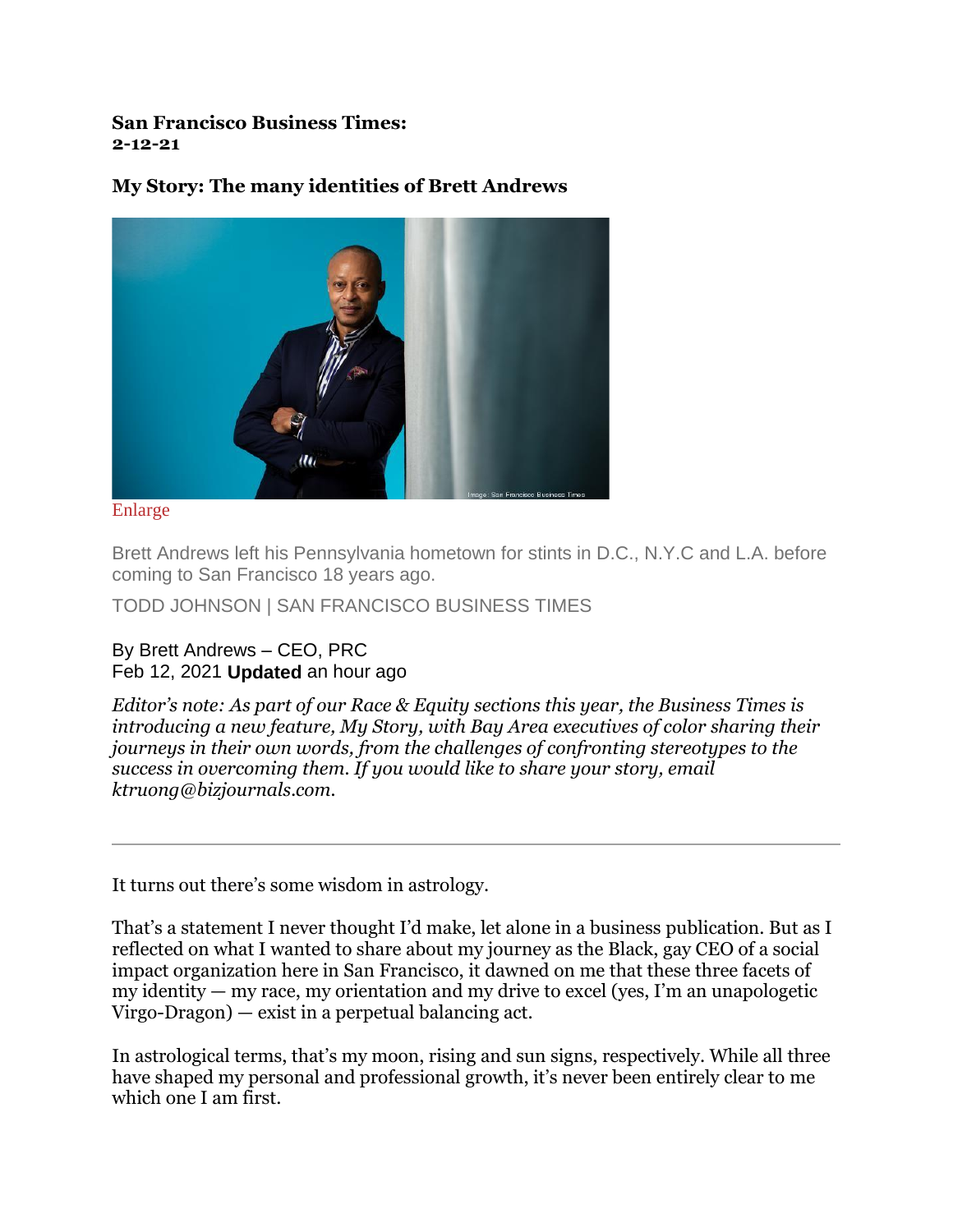In this country, there's no escaping the fact that I am a Black man. Regardless of how I might feel internally, the world around me will see me first as Black. This was true through my childhood in Pennsylvania, where I was a nerd who preferred reading the encyclopedia to sports. My father died early, so I grew up as the baby of a family of women, where my mother, sister and a host of female figures created an environment of unconditional love.



The author in third grade, age 7 BRETT ANDREWS

I am also a gay man, something my mother knew years before I could name it. I knew that I nurtured something within me as a secret. It wasn't until I got to college at Penn State that I understood it  $-$  where a bigger, wider, diverse world of people invited me to find my tribe. I began to date men, and my curiosity blossomed. In addition to my psychology major, I dove deeply into student government, worked on the yearbook and engaged in forensics and debate.

In graduate school in Washington, D.C., I made the first adult friends I'd ever had outside of school. My social life evolved around a group of gay Black men from the choir at Metropolitan Baptist Church.

Amid this tight community I experienced the onset of the AIDS crisis in the late 1980s. These were dark, difficult days that felt existential. We would sing at three to five funerals each week, not knowing who we'd see from one Sunday to the next. We were grieving and doing all we could just to stay alive. The advent of antiviral therapies in the mid-1990s brought the promise of longer lives, but that period marked me.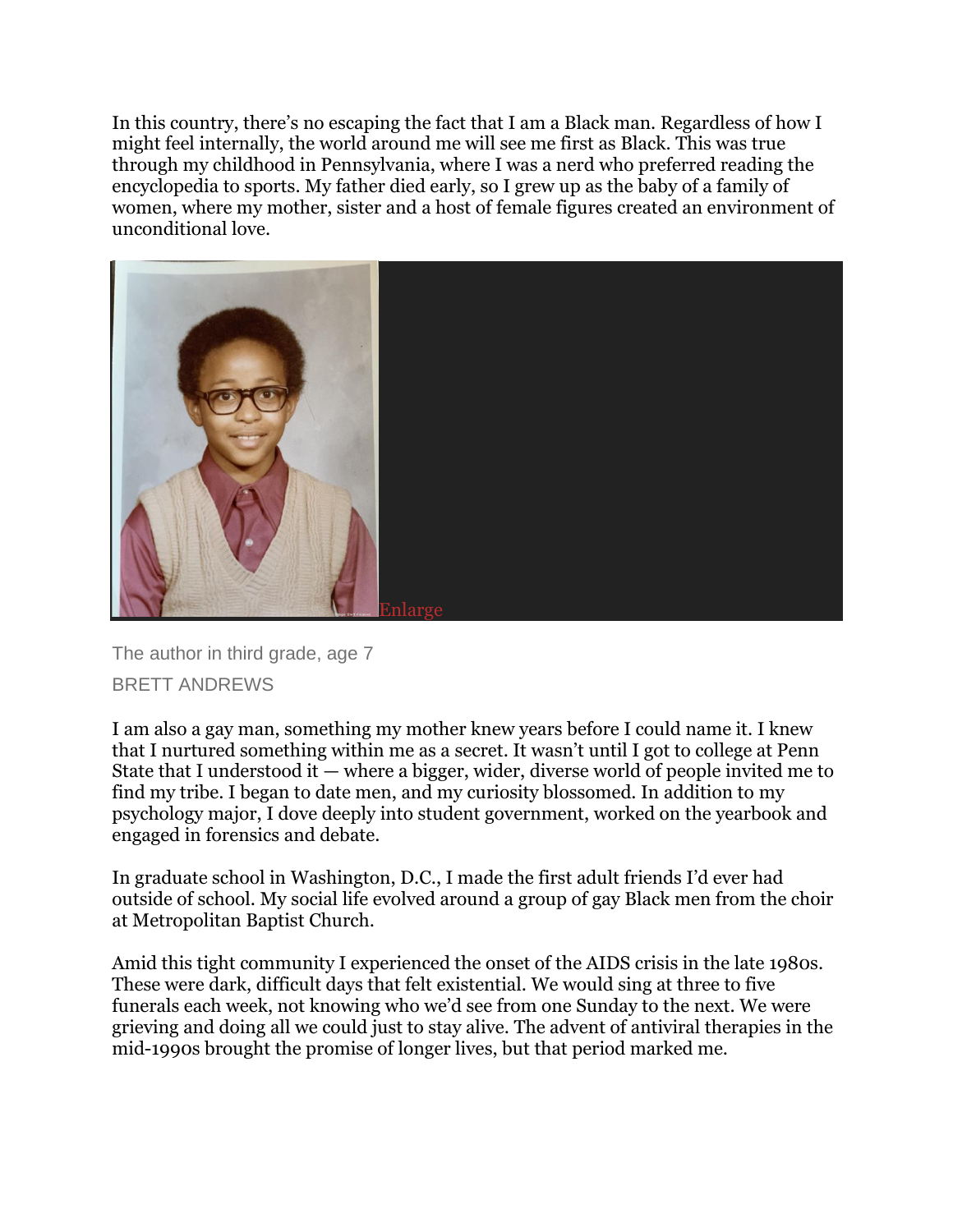I was drawn by the siren call of New York City and moved there armed with a master's degree in organizational psychology, my headshot, vocal training and a job in the HR department of a Wall Street investment firm. I modeled here and there, and my singing career never materialized. But I became involved as a volunteer with Kids N'U Inc., a nonprofit sponsored by designer Michael Kors serving disadvantaged inner-city youth primarily kids of color. It opened my eyes to the idea that work and personal fulfillment could actually align. So when the executive director of Kids N'U stepped down, I stepped up. At 28 years old, I didn't know what I didn't know, but I came to love serving a community in need.



Brett Andrews modeled during his time in New York, but his singing career never soared.

BRETT ANDREWS

Working in youth service took me from New York to L.A., where, after five years, I decided to work directly with my LGBT community. A mentor warned me off, saying, "They eat their own." But that actually appealed to my appetite for leadership. To eat or be eaten was a challenge I felt I could meet and emerge at the top of the food chain, all for the good.

And so I came to San Francisco to run Positive Resource Center, now PRC, an organization founded in 1987 to serve the HIV-AIDS community. In my 18 years here, we've expanded PRC's mission to serve the many San Franciscans struggling with mental health, substance use and socioeconomic challenges. At the intersection of these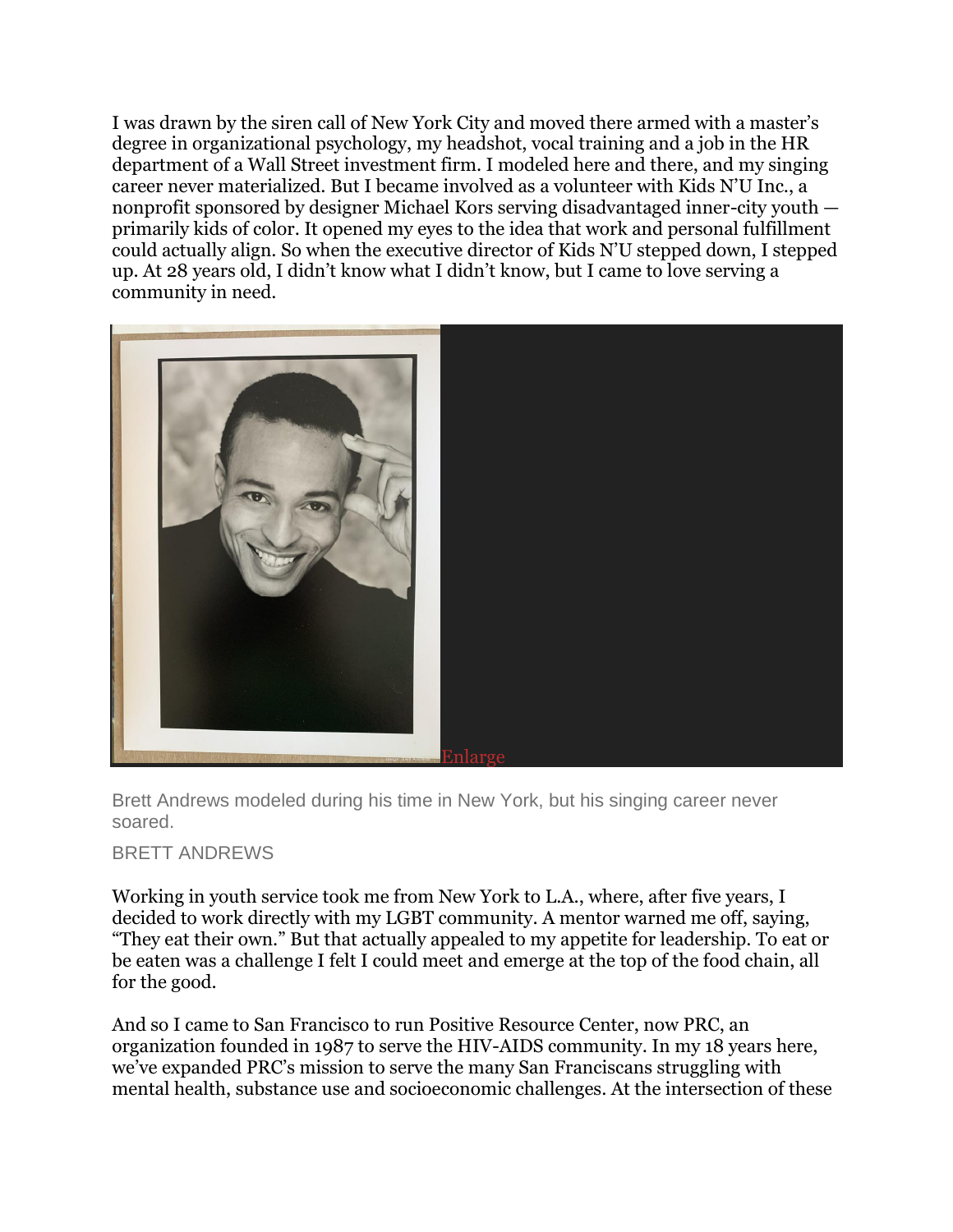challenges lie root causes that include racism and homophobia — two social constructs that have malignantly withstood the test of time.

Like no other, this role has required me to engage with all three facets of myself. I have led a team of nearly 300 people through PRC's program growth; I have served as an active voice in collaborating with our vibrant LGBTQ community; and I have committed to transforming the current dialogue around historic racism into healing our broken systems of care.

At the same time, the internal balancing act continues. I've come to see that there are some people in this world who get to be one thing. They can lean into that, and the world allows them to do so.

For those of us who are more than one thing, it's more complicated. I had the great privilege to grow up in a household that embraced and accepted all of me, even if I wasn't exactly sure what that comprised. The rest of my journey has been about recreating that environment and feeling for myself — and seeking to create it for others.

It is powerful to be seen. It is equally powerful to be a reflection for someone else. I seek to be that example.

## **ABOUT BRETT ANDREWS**

- **Title:** CEO, PRC
- **Age:** 56
- **Education:** Master of arts, organizational psychology, George Washington University; Bachelor of arts, psychology, Penn State University
- **Residence:** Civic Center/Hayes Valley
- **Family:** Mom and Dad have passed; I have a sister, Shelly Taylor, and live with my dog Mad Max
- **Favorite quote:** "I have found that among its other benefits, giving liberates the soul of the giver." — Maya Angelou
- **Favorite restaurant:** "My favorite restaurant is actually my home I have a deep passion for cooking and entertaining."
- **Fun fact:** For my birthday, my mom bought me six Matchbox cars until I was 23 years old